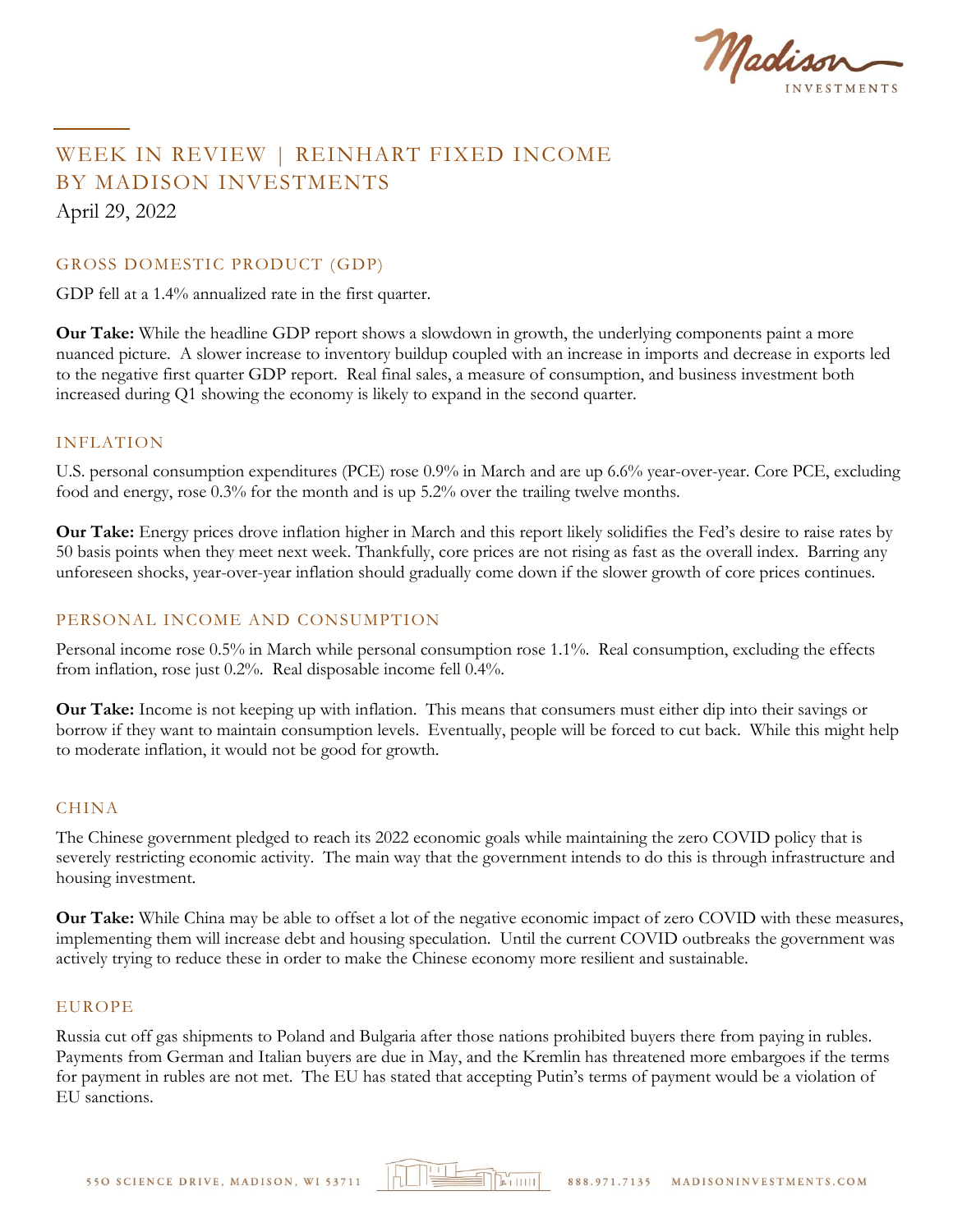

**Our Take:** Poland and Bulgaria are not significant buyers of Russian gas and are not as dependent on it as some other EU members. If Russia cuts off shipments to Italy or Germany it would have a much more severe economic impact on the EU, but it would also deprive Putin of his largest source of hard currency. The upcoming due dates in May will be a significant test of European unity and resolve.

#### MUNICIPALS

Moody's Investors Service changed its outlook on Reedy Creek Improvement District from stable to developing. Reedy Creek Improvement District, which covers 25,000 acres in Orange and Osceola Counties, is the special purpose district created in 1967 which provides municipal services to the Walt Disney World complex. Moody's cited the "uncertainty surrounding the State of Florida's recent decision to dissolve the district during a special legislative session". According to Bloomberg, Reedy Creek has about \$1 billion of outstanding debt.

**Our Take:** Republican Governor Ron DeSantis signed a bill into law which dissolves six of the special districts in the state in June 2023, with Reedy Creek being the largest and most well-known. Uncertainty surrounding Reedy Creek's existing debt along with questions about the future of essential services to the Walt Disney World remain. Many believe that the legislation will be challenged and changed as unwinding the Reedy Creek Improvement District would be complicated and potentially costly for the State of Florida along with Orange and Osceola Counties.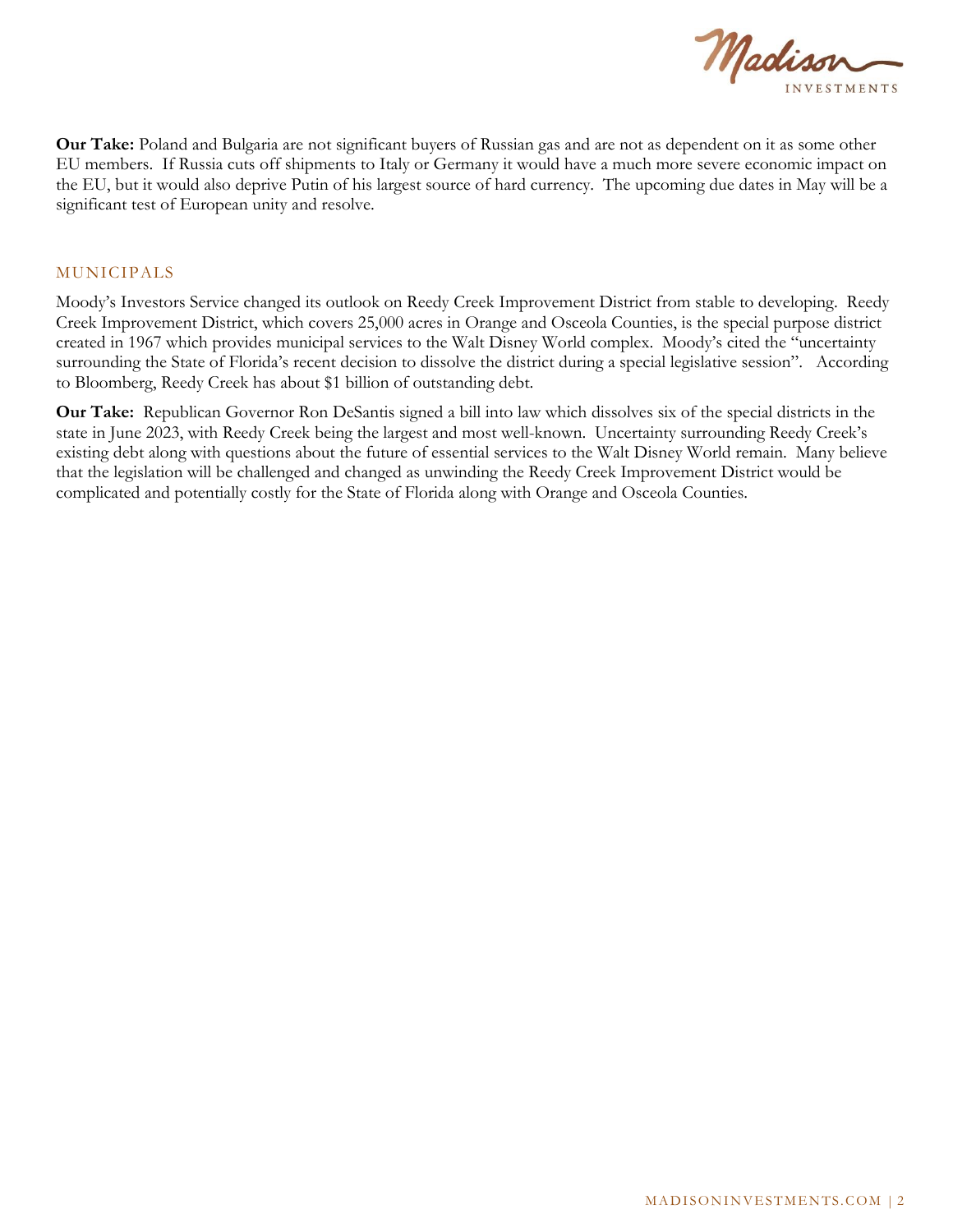

# MADISON INVESTMENTS CONSULTANT & ADVISOR SERVICES TEAM Consultant and Advisor Services Desk: 888.971.7135